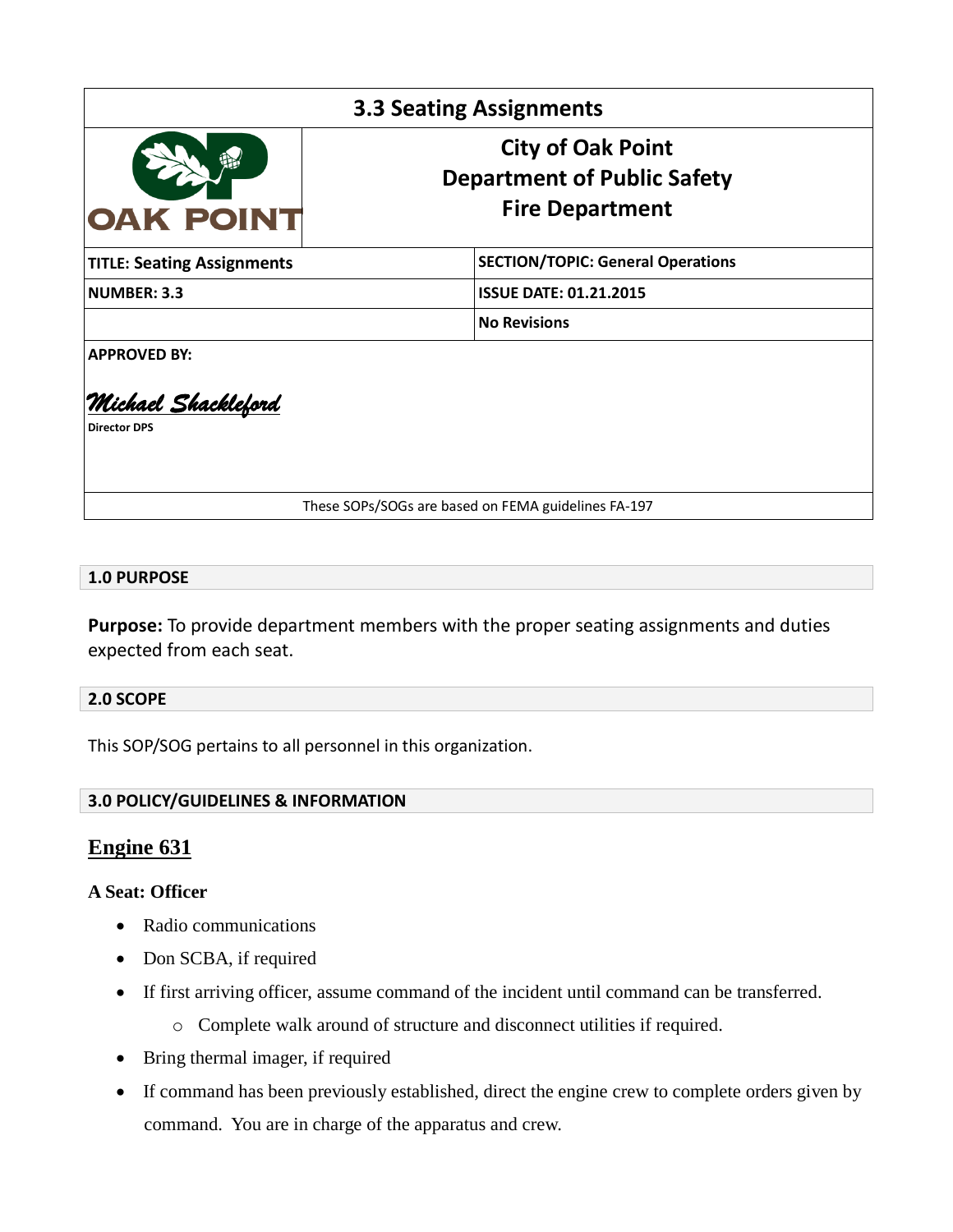#### **B Seat: Firefighter**

- Don SCBA, if required.
- Execute orders given by officer.
- Pull and advance designated pre-connect.
- Become nozzle man
- Bring thermal imager, if required

#### **C Seat: Engineer/Driver**

- Drive apparatus to incident
- Execute orders given by officer
- Spot and park apparatus appropriately
- Shift into pump gear and be prepared for water operations, if required
- Supply water as needed to designated hose lines
- Ensure constant water supply
- Be prepared to assume command until next available officer arrives
- Set ventilation fan as directed by officer or command
- Supply water to other apparatus, if required

# **Engine 632**

## **A Seat: Officer**

- Radio communications
- Don SCBA, if required
- If first arriving officer, assume command of the incident until command can be transferred.
	- o Complete walk around of structure and disconnect utilities if required.
- Bring thermal imager, if required
- If command has been previously established, direct the engine crew to complete orders given by command. You are in charge of the apparatus and crew.

## **B Seat: Firefighter**

- Don SCBA, if required.
- Execute orders given by officer.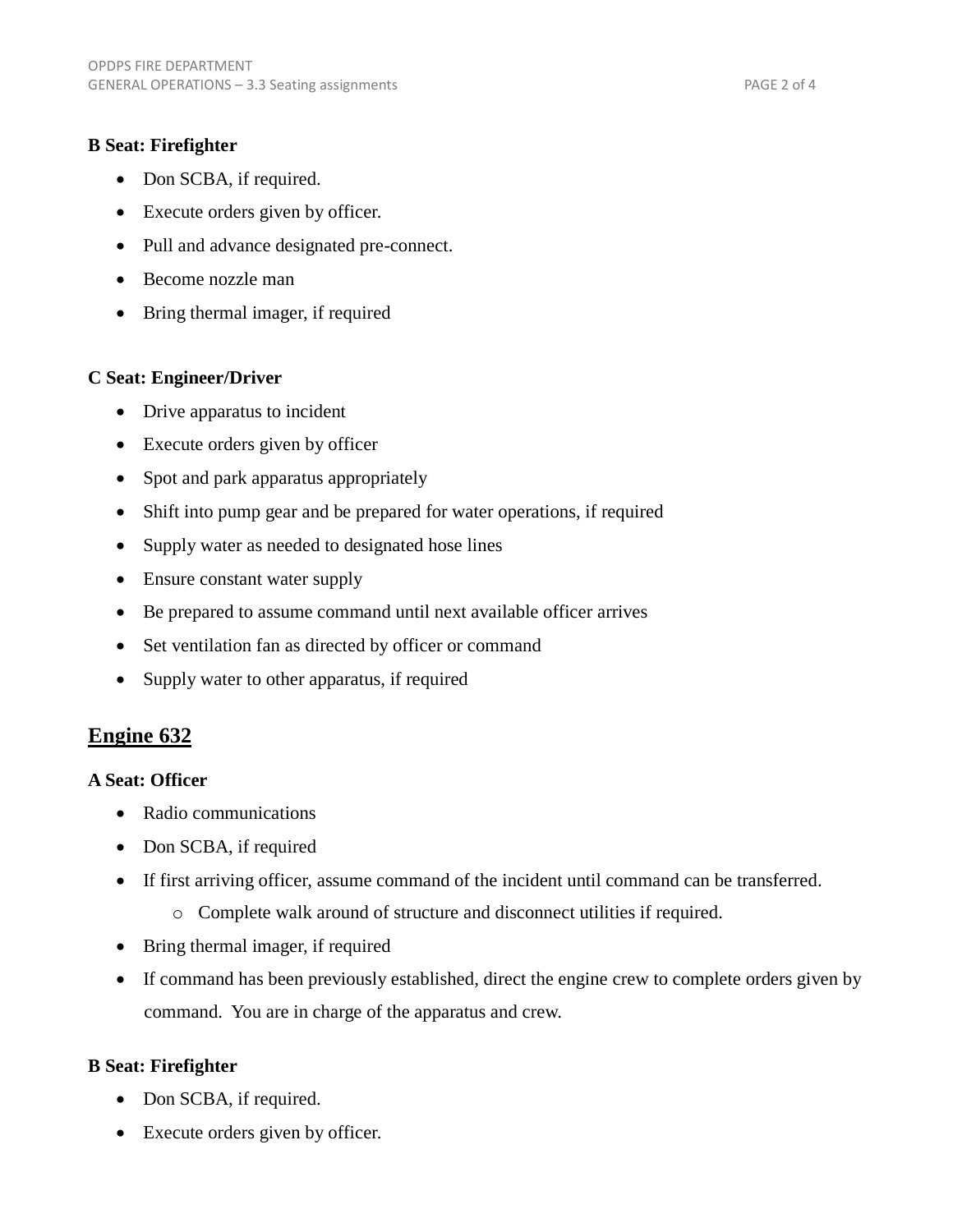- Pull and advance designated pre-connect.
- Become nozzle man
- Bring thermal imager, if required

## **C Seat: Firefighter**

- Don SCBA, if required.
- Execute orders given by officer
- Become hydrant man, if required
- Bring hand tools
- Help straighten hose lines
- Rescue, if required

## **D Seat: Engineer/Driver**

- Drive apparatus to incident
- Execute orders given by officer
- Spot and park apparatus appropriately
- Shift into pump gear and be prepared for water operations, if required
- Supply water as needed to designated hose lines
- Ensure constant water supply
- Be prepared to assume command until next available officer arrives
- Set ventilation fan as directed by officer or command
- Supply water to other apparatus, if required

## **E & F Seat:**

- Execute orders given by officer
- Be prepared to back up all positions listed above
- Be prepared to set up staging area, rehab area, etc. as directed

# **Brush Trucks**

## **A Seat: Firefighter**

- Radio communications while en route
- Don proper PPE